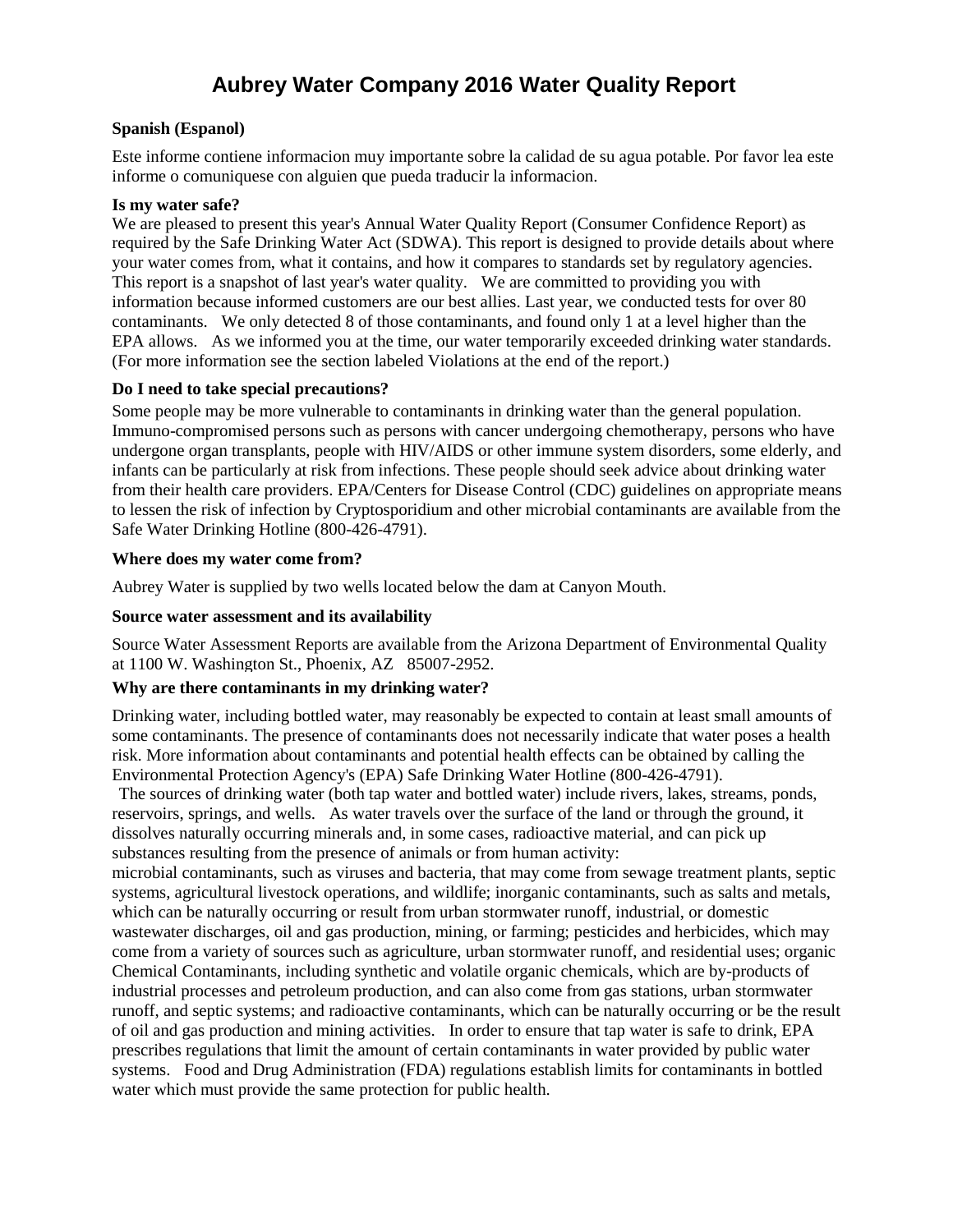# **How can I get involved?**

If you have any questions, please contact Keith Dojaquez at 520-623-5172.

### **Description of Water Treatment Process**

Your water is treated by disinfection. Disinfection involves the addition of chlorine or other disinfectant to kill dangerous bacteria and microorganisims that may be in the water. Disinfection is considered to be one of the major public health advances of the 20th century.

## **Water Conservation Tips**

Did you know that the average U.S. household uses approximately 400 gallons of water per day or 100 gallons per person per day? Luckily, there are many low-cost and no-cost ways to conserve water. Small changes can make a big difference – try one today and soon it will become second nature.

- Take short showers a 5 minute shower uses 4 to 5 gallons of water compared to up to 50 gallons for a bath.
- Shut off water while brushing your teeth, washing your hair and shaving and save up to 500 gallons a month.
- Use a water-efficient showerhead. They're inexpensive, easy to install, and can save you up to 750 gallons a month.
- Run your clothes washer and dishwasher only when they are full. You can save up to 1,000 gallons a month.
- Water plants only when necessary.
- Fix leaky toilets and faucets. Faucet washers are inexpensive and take only a few minutes to replace. To check your toilet for a leak, place a few drops of food coloring in the tank and wait. If it seeps into the toilet bowl without flushing, you have a leak. Fixing it or replacing it with a new, more efficient model can save up to 1,000 gallons a month.
- Adjust sprinklers so only your lawn is watered. Apply water only as fast as the soil can absorb it and during the cooler parts of the day to reduce evaporation.
- Teach your kids about water conservation to ensure a future generation that uses water wisely. Make it a family effort to reduce next month's water bill!
- Visit [www.epa.gov/watersense](http://www.epa.gov/watersense) for more information.

#### **Additional Information for Lead**

If present, elevated levels of lead can cause serious health problems, especially for pregnant women and young children. Lead in drinking water is primarily from materials and components associated with service lines and home plumbing. Aubrey Water Company is responsible for providing high quality drinking water, but cannot control the variety of materials used in plumbing components. When your water has been sitting for several hours, you can minimize the potential for lead exposure by flushing your tap for 30 seconds to 2 minutes before using water for drinking or cooking. If you are concerned about lead in your water, you may wish to have your water tested. Information on lead in drinking water, testing methods, and steps you can take to minimize exposure is available from the Safe Drinking Water Hotline or at http://www.epa.gov/safewater/lead.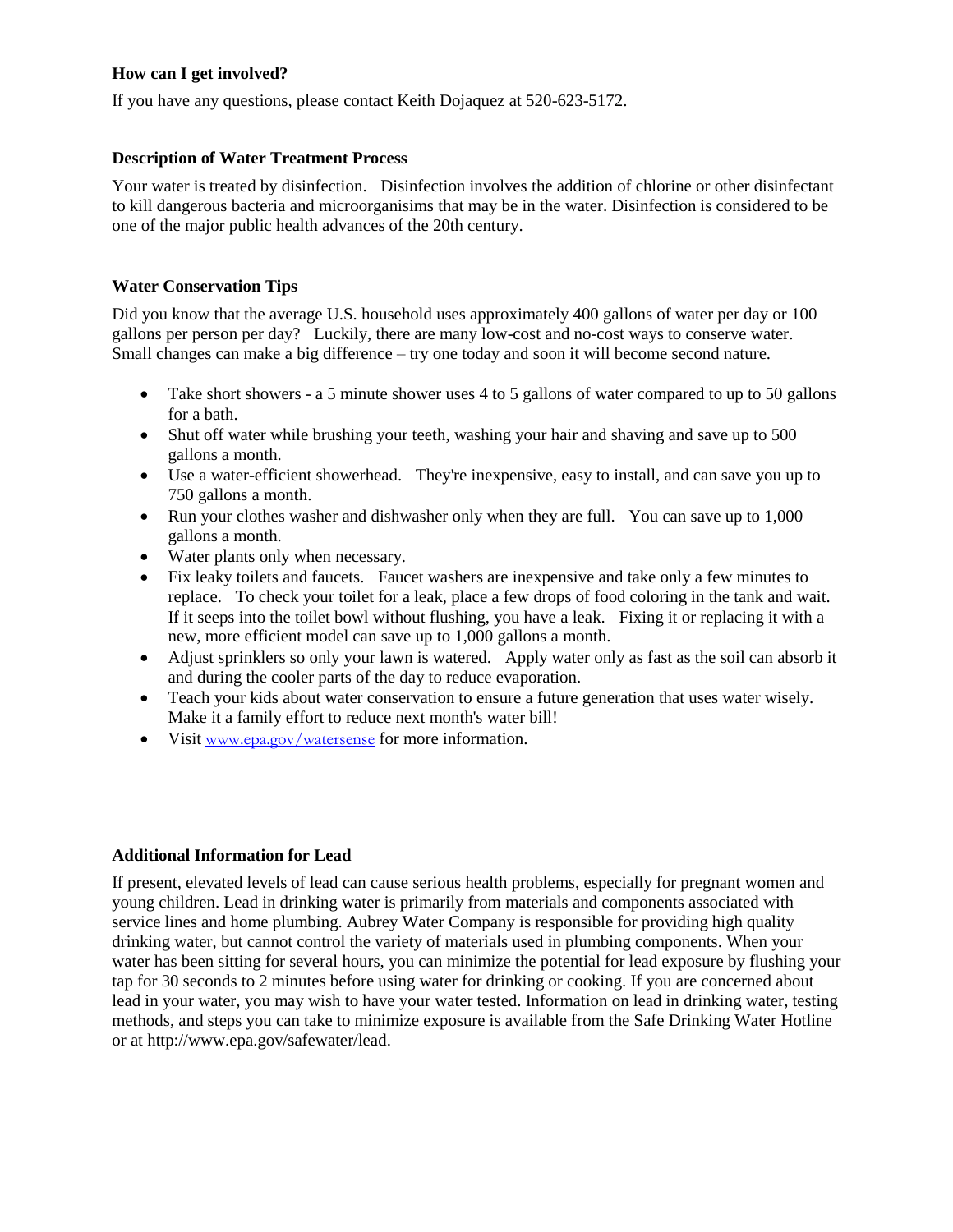# **Water Quality Data Table**

In order to ensure that tap water is safe to drink, EPA prescribes regulations which limit the amount of contaminants in water provided by public water systems. The table below lists all of the drinking water contaminants that we detected during the calendar year of this report. Although many more contaminants were tested, only those substances listed below were found in your water. All sources of drinking water contain some naturally occurring contaminants. At low levels, these substances are generally not harmful in our drinking water. Removing all contaminants would be extremely expensive, and in most cases, would not provide increased protection of public health. A few naturally occurring minerals may actually improve the taste of drinking water and have nutritional value at low levels. Unless otherwise noted, the data presented in this table is from testing done in the calendar year of the report. The EPA or the State requires us to monitor for certain contaminants less than once per year because the concentrations of these contaminants do not vary significantly from year to year, or the system is not considered vulnerable to this type of contamination. As such, some of our data, though representative, may be more than one year old. In this table you will find terms and abbreviations that might not be familiar to you. To help you better understand these terms, we have provided the definitions below the table.

|                                                                                                                   | <b>MCLG</b>      | MCL,           |       |           |                 |               |                  |                                                                                                                 |
|-------------------------------------------------------------------------------------------------------------------|------------------|----------------|-------|-----------|-----------------|---------------|------------------|-----------------------------------------------------------------------------------------------------------------|
|                                                                                                                   | or               | TT, or         | Your  |           | Range           | <b>Sample</b> |                  |                                                                                                                 |
| <b>Contaminants</b>                                                                                               | <b>MRDLG</b>     | <b>MRDL</b>    | Water |           | <b>Low</b> High | <b>Date</b>   | <b>Violation</b> | <b>Typical Source</b>                                                                                           |
| <b>Disinfectants &amp; Disinfectant By-Products</b>                                                               |                  |                |       |           |                 |               |                  |                                                                                                                 |
| (There is convincing evidence that addition of a disinfectant is necessary for control of microbial contaminants) |                  |                |       |           |                 |               |                  |                                                                                                                 |
| <b>TTHMs</b> [Total<br>Trihalomethanes]<br>(ppb)                                                                  | <b>NA</b>        | 80             | 2.2   | 2.1       | 2.2             | 2016          | No               | By-product of drinking water<br>disinfection                                                                    |
| <b>Inorganic Contaminants</b>                                                                                     |                  |                |       |           |                 |               |                  |                                                                                                                 |
| Arsenic (ppb)                                                                                                     | $\boldsymbol{0}$ | 10             | 2.9   |           |                 | 2013          | N <sub>o</sub>   | Erosion of natural deposits;<br>Runoff from orchards; Runoff<br>from glass and electronics<br>production wastes |
| Barium (ppm)                                                                                                      | $\overline{2}$   | $\overline{2}$ | 0.88  | <b>NA</b> |                 | 2013          | N <sub>o</sub>   | Discharge of drilling wastes;<br>Discharge from metal<br>refineries; Erosion of natural<br>deposits             |
| Chromium (ppb)                                                                                                    | 100              | 100            | 2.5   |           |                 | 2013          | N <sub>o</sub>   | Discharge from steel and pulp<br>mills; Erosion of natural<br>deposits                                          |
| Fluoride (ppm)                                                                                                    | 4                | $\overline{4}$ | 0.16  |           |                 | 2013          | N <sub>o</sub>   | Erosion of natural deposits;<br>Water additive which<br>promotes strong teeth;<br>Discharge from fertilizer and |
| Nitrate [measured as<br>Nitrogen] (ppm)                                                                           | 10               | 10             | 2.4   | <b>NA</b> | 2.4             | 2016          | N <sub>o</sub>   | Runoff from fertilizer use;<br>Leaching from septic tanks,<br>sewage; Erosion of natural<br>deposits            |
| Sodium (ppm)                                                                                                      |                  | <b>MPL</b>     | 11    | <b>NA</b> |                 | 2013          | N <sub>o</sub>   | Erosion of natural deposits;<br>Leaching                                                                        |
| <b>Radioactive Contaminants</b>                                                                                   |                  |                |       |           |                 |               |                  |                                                                                                                 |
| Alpha emitters<br>(pCi/L)                                                                                         | $\mathbf{0}$     | 15             | 7.4   | <b>NA</b> | 7.4             | 2016          | N <sub>o</sub>   | Erosion of natural deposits                                                                                     |